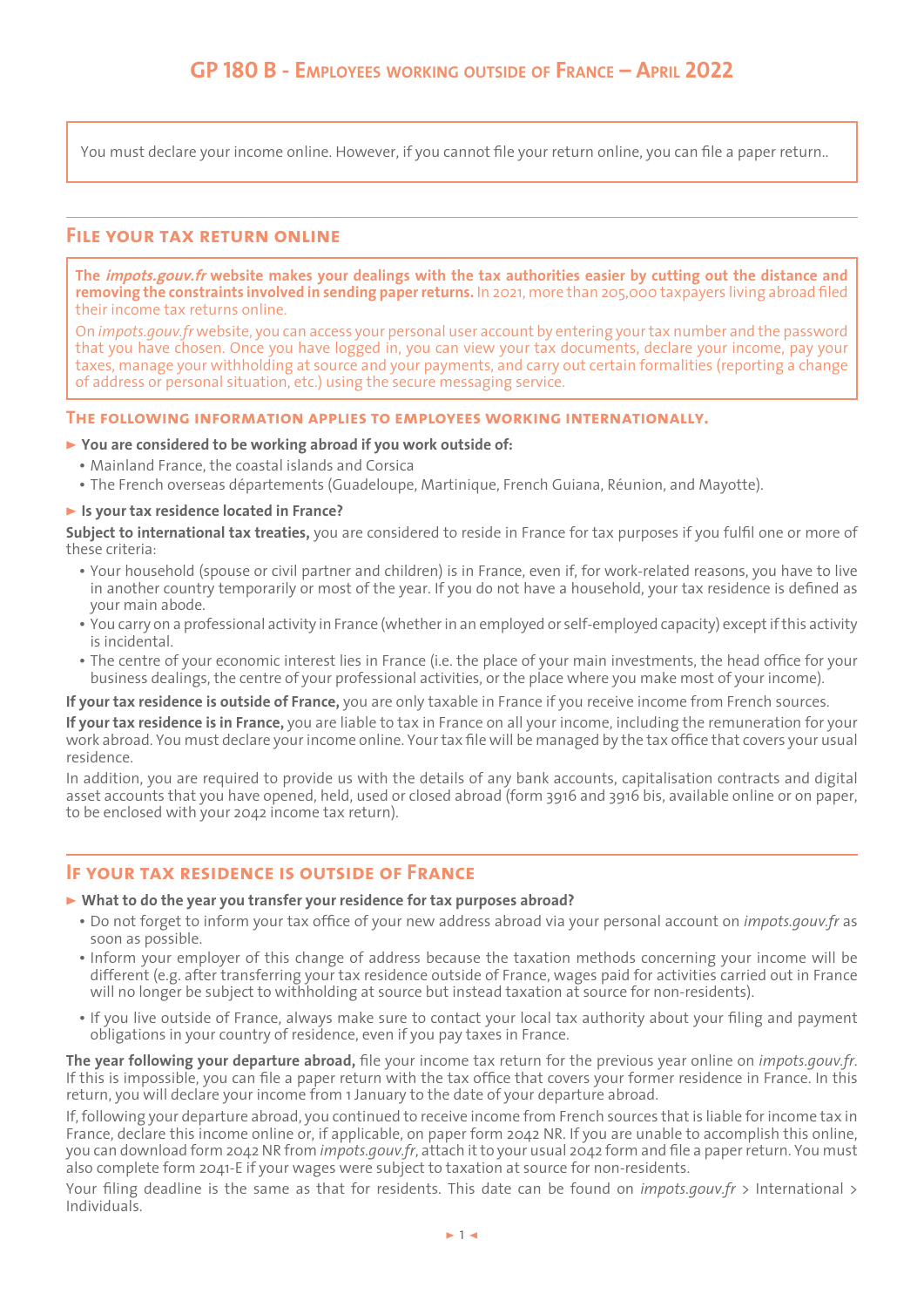### > **The following years (when you are abroad)**

You must file your return online at *impots.gouv.fr*.If you cannot file an online return, if applicable, send your 2042 income tax paper return form to the Service des impôts des particuliers non-résidents (SIPNR) only if you continue to receive income from French sources that is liable for income tax in France<sup>(1)</sup>.

**If you receive income that is subject to taxation at source for non-residents (e.g. wages)**, you must also file form 2041-E attached to your main income tax return 2042.

If you no longer have French earnings taxable in France, then you have no further income tax-related filing obligations in France.

### > **The year you return to France**

Inform the tax authorities of your new address as soon as possible via your personal account at *impots.gouv.fr*.

In the year after the year of your return, you will be re-affiliated with the SIPNR, if you were covered by this service for tax purposes in previous years. If not, you will be covered by the tax office with jurisdiction over your new residence.

In both cases, you must file your income tax return online. If you cannot do so, you may file your return with your local tax office.

The year you return to France, the filing deadline is the same as that for French residents.

**Please note:** Since 1 January 2019, French income tax is withheld at source. This is done by the employer by applying a withholding rate calculated by the tax authorities. As you were previously living outside of France, there are two possible situations :

- You received income from French sources and you therefore filed tax returns in France. In this case, a withholding tax rate was calculated based on your most recent tax return. However, this rate does not take account of the income that you will be earning after your return to France. Therefore, you need to contact the SIPNR for assistance in determining a withholding rate that is consistent with your new income level. You will be asked to provide details on the income that you will earn the year you return to France.
- y You did not receive income from French sources and you therefore did not file tax returns in France. In this case, if you begin working in salaried employment upon your return to France, your employer will apply a "non-personalised" withholding rate determined according to the level of your pay. This rate does not take into account your family situation. Therefore, if you wish to have a personalised withholding rate, send a message using the secure messaging system in your personal account on *impots.gouv.fr*. If you do not yet have a personal user account, you can request one via *impots.gouv.fr*. Alternatively, you can contact the tax office nearest to your home.

#### > **The year after your return to France**

You must declare any income from French sources taxable in France that you received the year of your return to France. This must be done online.

If you are unable to do this online, you can complete a paper return: form 2042-NR for your income from French sources from 1 January up to your return, and form 2024 for all income received since your return to France. Both are available for download from *impots.gouv.fr*.

As for where to file a paper return, there are two possible situations:

If you received income from French sources while you were abroad, you will need to send these forms to the SIPNR, indicating your new address in France to ensure your file is sent to the appropriate tax office for your new residence.

If you were no longer required to file tax returns in France while you were abroad, you must file a 2042 income tax return (downloadable from *impots.gouv.fr*) by the ordinary filing date for French taxpayers. You must send this return to the Service des impôts des particuliers covering your residence in France, stating your last known address in France.

**Please note:** Income from property received by non-residents and capital gains on property disposals by non-residents are subject to social contributions.

> **Local taxes:** During your time abroad, you will still be liable for local taxes (residence tax, property tax and, where appropriate, the tax on vacant residential premises) in relation to property that you rent or own in France. The SIPNR cannot respond to your questions about local taxes. You can send your questions using the secure messaging service on the *impots.gouv.fr* website or contact the relevant tax office, whose contact details can be found in the "Contact" section of *impots.gouv.fr*.

**New**: A new online service for property owners was introduced in 2021, called Gérer mes biens immobiliers. It is available from your personal account on *impots.gouv.fr*. You can use it to view information about property you own in France (surface area, number of rooms, lot number, etc.).

*<sup>(1)</sup> Subject to international tax treaties to prevent double taxation.*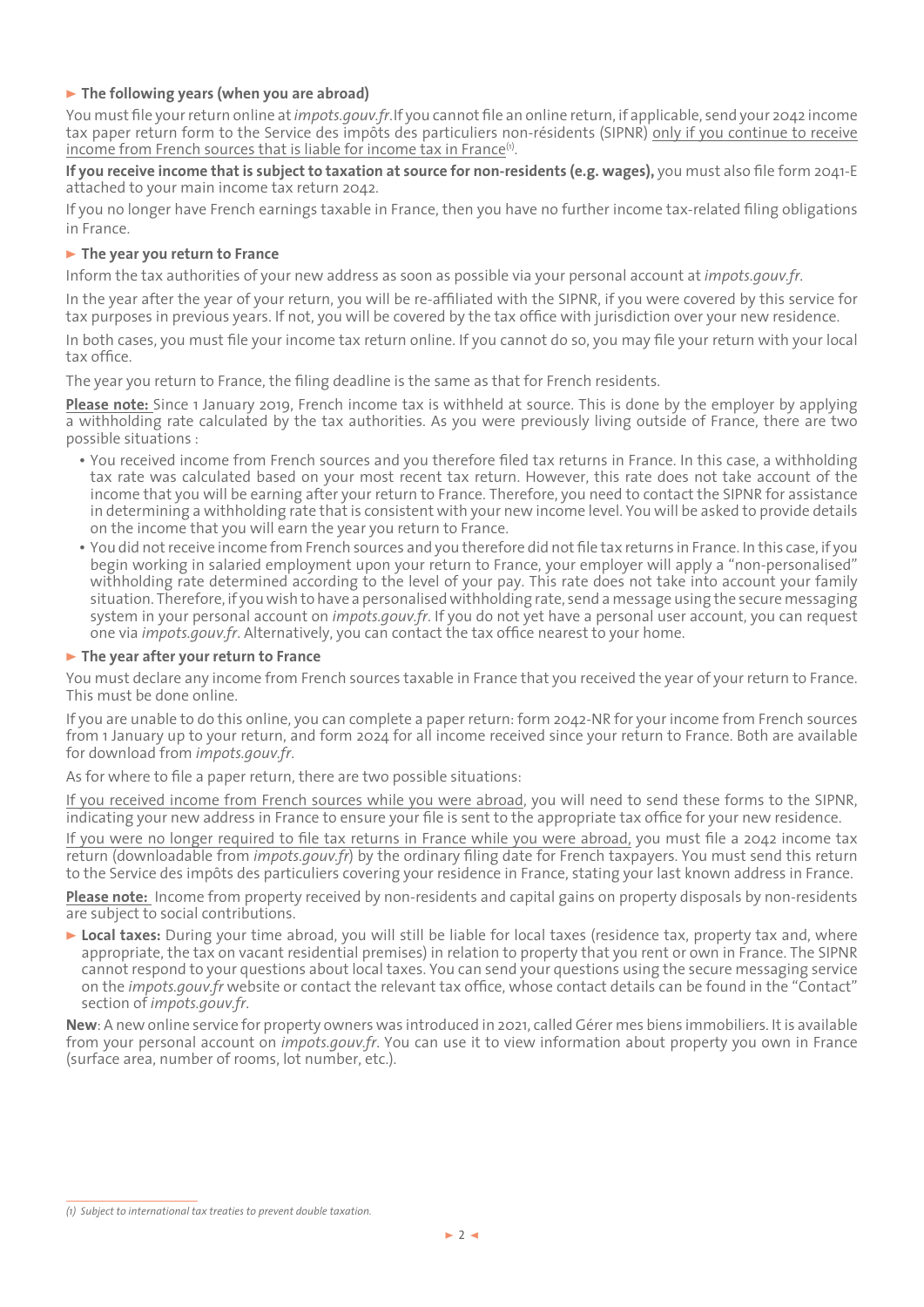# **Paying your taxes**

For tax payments of €300 or more, you must pay directly online via *impots.gouv.fr* or sign up for direct debit (either on the payment due date or in monthly instalments). Failure to do so could result in a surcharge of 0.2% being applied to the total amounts paid using an alternative method (Article 1738 of the French General Tax Code).

For both payment methods (online and direct debit), you must have a bank account in one of the 36 countries that make up the SEPA: the 27 EU Member States plus the UK (including Gibraltar), Iceland, Lichtenstein, Norway, Switzerland, Monaco, Andorra, San Marino and the Vatican. Your bank must also allow SEPA debits; make sure to check with them. If you have problems opening an account in the SEPA (i.e. a bank has refused to open one for you), you can invoke the "right to an account", which was introduced in France by the Banking Act of 24 January 1984. This right is available to:

• Persons residing in France, regardless of their nationality

- French citizens residing abroad
- Foreigners residing in an EU Member State other than France.

For further details, visit the "Droit au compte" section of the Banque de France's website (www.banque-france.fr).

#### **Income tax and social security contributions**

• Tax owing for income received in 2021:

In the second half of 2022, you will receive an income tax and social security contribution assessment notice.

The amount shown on this document will indicate the outstanding amount of income tax you owe, based on the 2021 income tax return you filed in the spring of 2022 and taking into account any amounts you may have already paid, such as taxation at source for non-residents or withholding at source (e.g. withholding at source deducted by your employer or instalments debited directly from your bank account) as well as any amounts that may have been paid to you (e.g. a tax refund following a challenge, an advance on tax reductions, tax credits).

If you still owe tax, it will be debited by the DGFiP directly from your bank account (the one listed in your personal account on *impots.gouv.fr* under "Gérer mon prélèvement à la source"). The debit will take place in up to four monthly instalments, depending on the timetable indicated on your assessment notice.

**Please note**: You can only pay your income tax **online** if you are paying the **full amount** of an advance tax instalment that could not be debited from your bank account.

If you are owed a refund, it will be paid to you automatically (credited to your bank account).

• Withholding at source for 2022 income:

In 2022, you may also be subject to withholding at source in the form of:

- deductions on your 2022 income (wages, statutory sick pay, unemployment benefits)
- monthly or quarterly instalments debited from your bank account if you receive certain types of income (selfemployment income, property income, etc.)

If you are an employee and your tax residence is outside of France, wages you earn from French sources that are taxable in France will be subject to withholding at source. In some cases, you may be subject to both withholding at source and taxation at source for non-residents (e.g. if your tax residence is abroad and you earn wages and property income from French sources).

Any such withholding amounts will appear on the return you file in spring 2022 and will be factored into the income tax assessment for your 2021 income, which you will receive in the second half of 2022.

You may have issues paying your income tax and social security contributions electronically if you have a non-SEPA bank account. If this applies to you, you can pay via bank transfer to the SIPNR, making sure to indicate your full name and the reference number on your notice of assessment.

The bank details for the SIPNR are as follows:

IBAN: FR 76 3000 1000 6464 8800 0000 026 Domiciliation: PARIS, BANQUE CENTRALE SWIFT (BIC): BDFE FRPP CCT

You will need to indicate the recipient bank and its address:

BANQUE DE FRANCE

31 rue Croix des Petits Champs

75049 Paris CEDEX 01

#### > **Special situations:**

- If you receive a reminder (reminder letter or final notice) even though you have paid your tax by the due date, your payment may have been received after the deadline due to the fact that you are abroad. Check that the amount of your payment has definitely been debited from your bank account. If it has, send a copy of your bank statement to the SIPNR.
- You can also follow up on your payments in your personal account on *impots.gouv.fr.*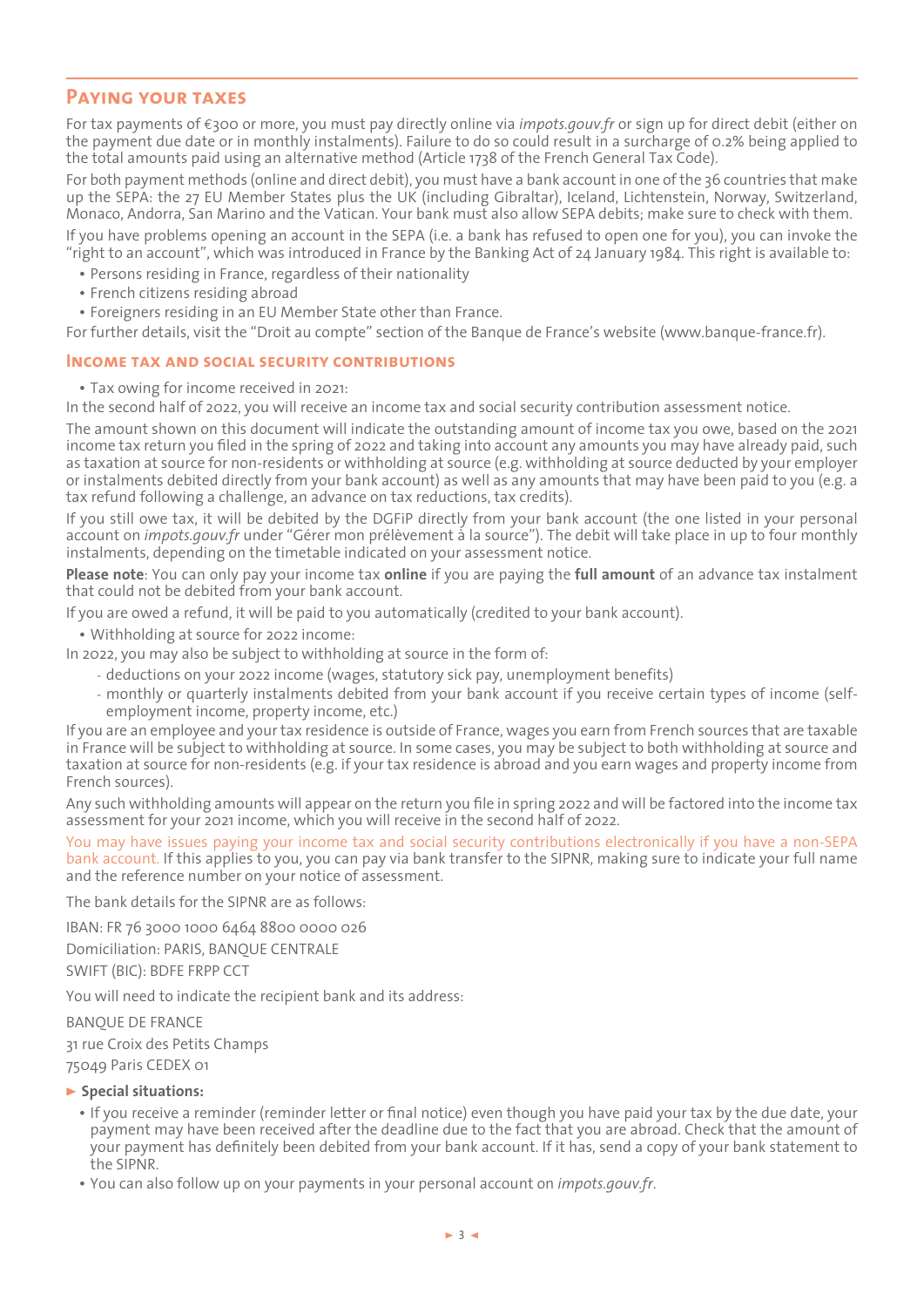# **Local taxes**

For tax payments of €300 or more, you must sign up for direct debit (either on the payment due date or in monthly instalments) or pay directly online via *impots.gouv.fr*.

> **If you have a bank account in France or Monaco,** you can pay:

y **By direct debit on the payment due date.** This will remove the burden of having to think about making the payment and will improve your cash flow (sums are debited from your bank account domiciled in France or Monaco ten days after the payment due date). You can set this up:

- online on *impots.gouv.fr* up until the last day of the month preceding the payment due date. Please make sure that you have your income tax notice and bank details to hand. The procedure is fully electronic and will enable you to sign a mandate authorising the direct debit. No other procedures are necessary.
- by post, email or phone call to your Direct Debit Service Centre before the end of the month preceding the payment due date. You will receive a direct debit mandate that you must sign and send back to the department indicated on the form.
- **By monthly direct debit.** You can sign up for this service:
	- online from your personal account on *impots.gouv.fr*. You will receive an email acknowledging your request. The process is 100% online and there is no further action you need to take.
	- by email or by post with the tax office indicated on your assessment notice. You will receive an acknowledgement of receipt and a bank mandate to date, sign and return to the tax office.
	- by phone on 0809 401 401.

Deadlines for signing up for this service:

- For the payment of tax for the current year: by 30 June. Debits will begin the following month.
- For the payment of tax for the following year:
	- Between 1 July and 15 December for debits beginning 15 January of the following year.
- Between 16 and 31 December for debits beginning 15 February of the following year. In this case, your first debit will cover two months (January and February).

For questions about either type of direct debit (how to sign up, make changes, change your address or change your bank account), you can write to your tax office via the secure messaging system in your online account.

- **Online** via your personal account on the *impots.gouv.fr.* You will receive an email confirming that your request is being processed. The procedure is fully electronic and there is nothing else you have to do.
- y **By direct payment online** or via smartphone. You are given an extra five days to pay and your account will be debited ten days after the due date. You will be informed of the date when your payment order is registered.
- **By interbank payment order (TIP SEPA)** (only if you owe €300 or less). When paying by TIP SEPA, do not enclose a cheque with your payment. You must sign and date the TIP SEPA leaving the amount unchanged, and return it along with your bank account details (RIB) if requested on the TIP SEPA or if they have changed since the last payment was made.

Send your TIP SEPA (and the RIB where applicable) without any other documentation using the return envelope provided.

**Please note:** Payments made by TIP SEPA are cashed immediately upon receipt.

y **By cheque** payable to Trésor Public (only if you owe €300 or less): Enclose the TIP SEPA (for reference purposes only) without signing it or using staples or glue. Use the prepaid envelope provided to send off your signed cheque. Do not enclose any other documents. Write your surname, first name and notice of assessment or payment reference number on the back of the cheque. Cheques are cashed immediately upon receipt.

**Please note:** The DGFiP will no longer accept cheques drawn on foreign banks.

#### **Due to your physical distance and for security reasons, we recommend that you pay by direct debit.**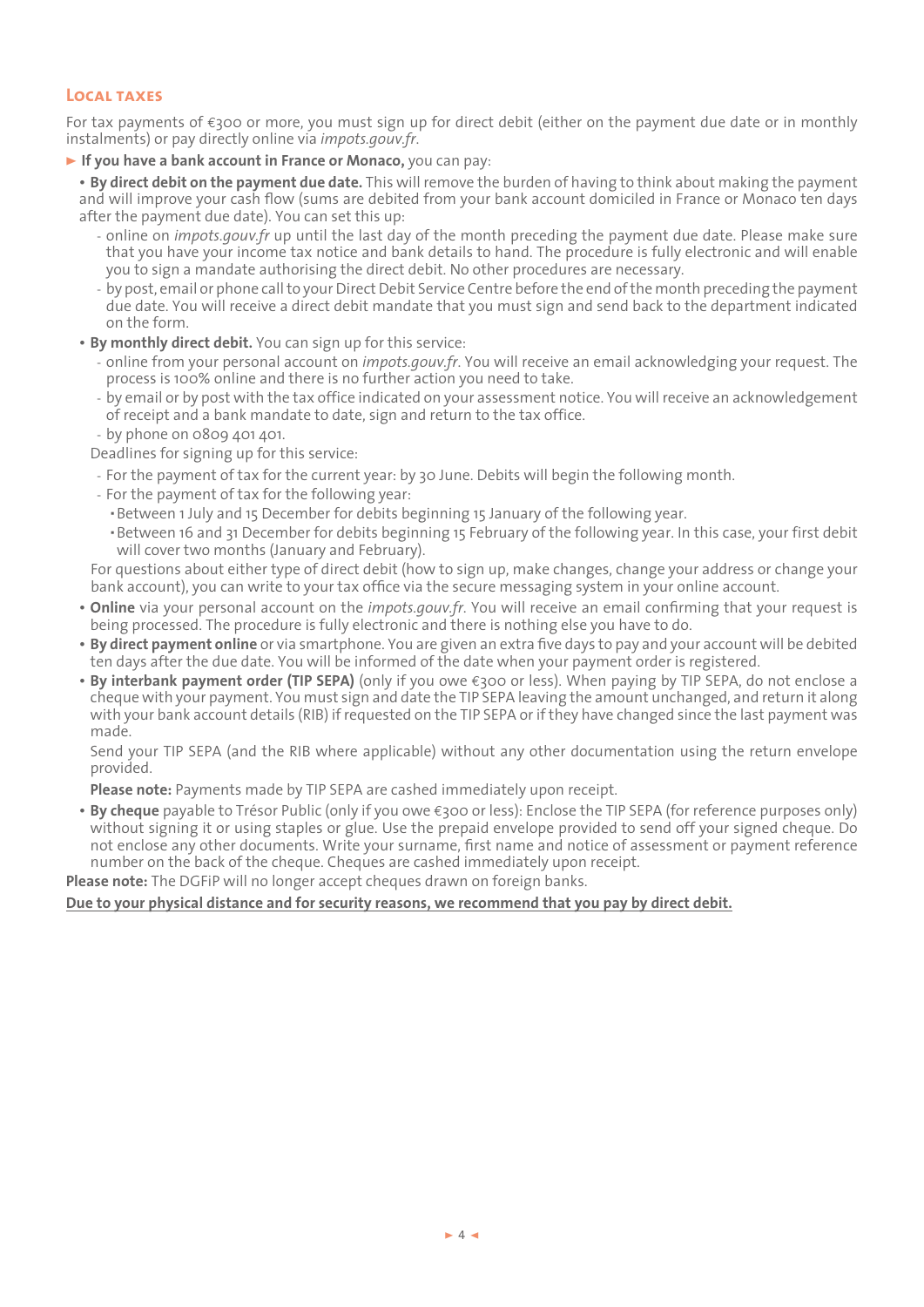# **Taxation methods:**

### **There are five possible cases, depending on your situation.**

|                                                                                                                                                                       | Your tax residence is outside of France (2)                                                                                                                                                                                                                                                                                                                                                                                                                                                                                                                                                 | Your tax residence is still in France                                                                                                                                                                                                   |
|-----------------------------------------------------------------------------------------------------------------------------------------------------------------------|---------------------------------------------------------------------------------------------------------------------------------------------------------------------------------------------------------------------------------------------------------------------------------------------------------------------------------------------------------------------------------------------------------------------------------------------------------------------------------------------------------------------------------------------------------------------------------------------|-----------------------------------------------------------------------------------------------------------------------------------------------------------------------------------------------------------------------------------------|
| If you have income<br>from French<br>sources <sup>(3)</sup>                                                                                                           | <b>Case No. 1</b><br>You are liable to French income tax only on<br>the income from French sources. Some of<br>your income is liable for taxation at source or<br>withholding at source.<br>Given that the income taxable in France only<br>accounts for part of your income, you cannot<br>deduct any expenses from the total income.<br>Taxation is calculated on a sliding scale, with an<br>income splitting (quotient familial) cap and a<br>minimum rate of 20% for taxable income up to<br>€26,070 and 30% thereafter. These rates may<br>be reduced, subject to certain conditions. | All your income is taxable in France,<br>including the remuneration for your work<br>abroad.                                                                                                                                            |
| You are sent by<br>your employer to a<br>country other than<br><b>France and other</b><br>than the country in<br>which this employer<br>is established <sup>(4)</sup> | If you have no income from French sources<br>and your tax residence is outside of France,<br>you have no income tax obligations in<br>France.                                                                                                                                                                                                                                                                                                                                                                                                                                               | Case No. 2<br>This remuneration is totally exempt from<br>income tax in France $(5)$ in 3 cases:                                                                                                                                        |
|                                                                                                                                                                       |                                                                                                                                                                                                                                                                                                                                                                                                                                                                                                                                                                                             | Case No. 2A<br>The remuneration from your work abroad<br>is liable in the country where the job is<br>worked to tax equal to at least two-thirds<br>of the tax that would be paid on it in<br>France.                                   |
|                                                                                                                                                                       |                                                                                                                                                                                                                                                                                                                                                                                                                                                                                                                                                                                             | Case No. 2B<br>Your work abroad involves certain activities<br>defined by law as exceptions and you meet<br>the relevant conditions (nature and length<br>of work).                                                                     |
|                                                                                                                                                                       |                                                                                                                                                                                                                                                                                                                                                                                                                                                                                                                                                                                             | Case No. 2C<br>If you do not meet the conditions for<br>total exemption, you will be taxed on the<br>remuneration earned for the work abroad<br>up to the level of taxation that would have<br>been applied in France for the same work |
| If you are a cross-<br>border worker                                                                                                                                  | <b>Case No. 3</b><br>Under the applicable tax treaties, 1 employment income is taxed in the country in which<br>the work is performed. Further to the COVID-19 pandemic and the prevalence of work-<br>from-home arrangements, France signed bilateral agreements with some border countries<br>allowing workers who so wish to continue being taxed in the country they normally work in.                                                                                                                                                                                                  |                                                                                                                                                                                                                                         |

*<sup>(2)</sup>All countries and territories with the exception of mainland France and the French overseas départements.*

<sup>(3)</sup> Subject to provisions to the contrary in tax treaties between France and certain countries.See the international treaties on impots.gouv.fr.

*<sup>(4)</sup>The employer must be established in France, the European Union, Norway, Liechtenstein or Iceland.*

<sup>(5)</sup> Remuneration supplements paid for living abroad may be exempt in certain circumstances, but they are counted in the calculation of the tax rate.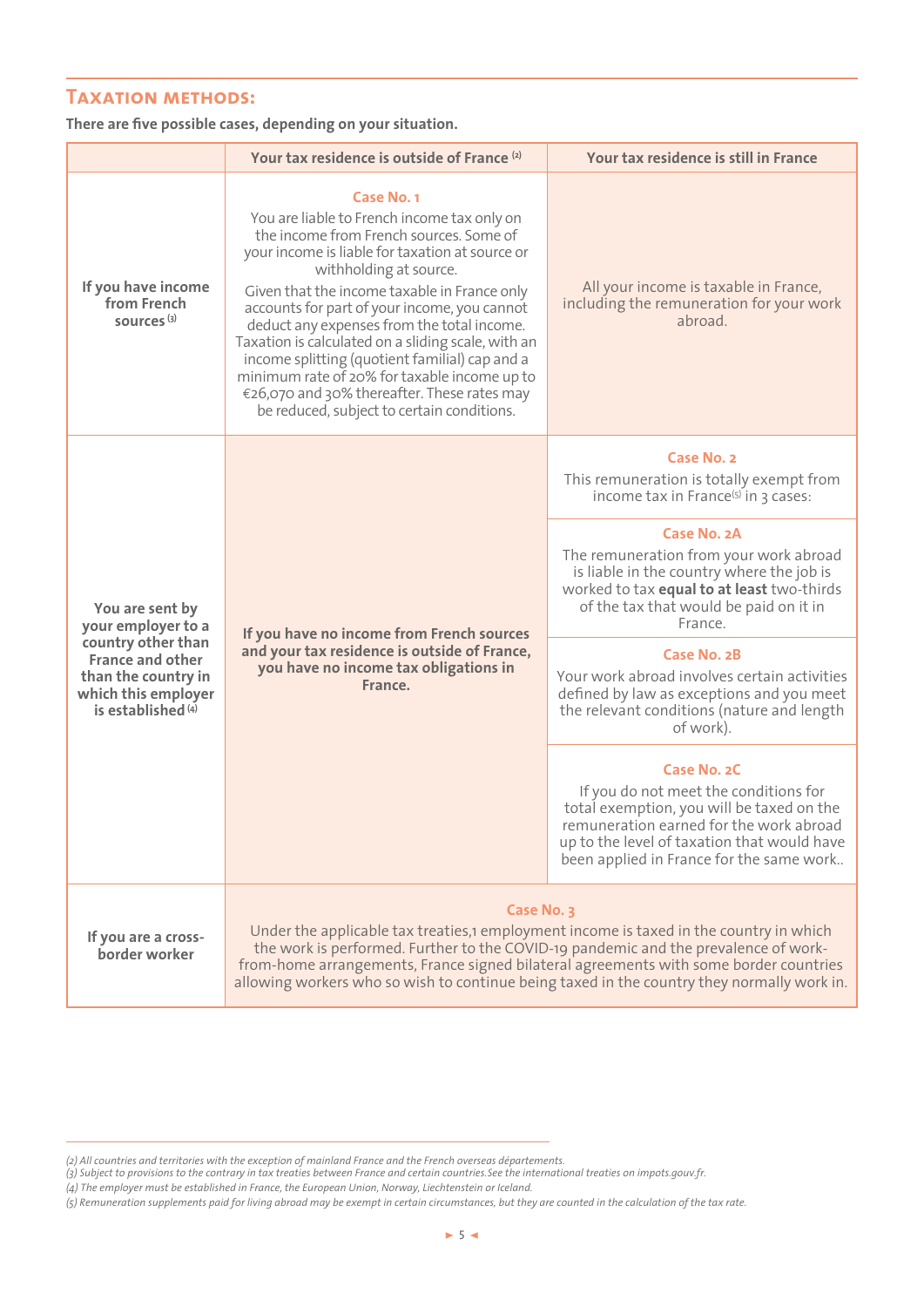# **Case No. 1: Your tax residence is outside of France, but you have income from French sources**

Subject to provisions to the contrary in the tax treaties<sup>(6)</sup> between France and certain countries, only your income from French sources will be taxed in France.

#### **Rules governing the taxation of income from French sources**

- > **The following taxable income is subject to the sliding scale, with minimum rates of 20% and 30% (or 14.4% and 20% for income earned in French overseas départements):**
	- Income from real property located in France and rights on this property
	- Income from operations located in France
	- Earned income from professional activities in France (whether in an employed or self-employed capacity)
	- Income corresponding to artistic and sports services provided or used in France
	- Income from employee share-ownership taxed as wages and salaries either automatically or by choosing this option (Article 182 A ter of the French General Tax Code)
	- The following income, when the payer resides for tax purposes in France or is established in France:
		- Pensions and annuities (see below for specifics);
		- Income received by inventors and by authors and composers in the form of royalties
		- Income from industrial and commercial property rights
		- Sums paid by way of remuneration for services provided or used in France

#### > **Concerning wages, salaries, pensions and annuities:**

Wages, pensions and annuities from French sources paid to non-residents are taxed at source, subject to provisions to the contrary in the tax treaties. The employer or payer deducts the tax at source from the net taxable amount, i.e. after the 10% deduction for professional expenses. The deduction at source is calculated by income brackets at rates of 0%, 12% and 20% (and 0%, 8% and 14.4% for wages paid to non-residents for work conducted in French overseas départements).

Income received by artistic and sports persons is subject to a single rate of 15%.

Amounts that have been taxed at source at 0% or 12% (or 8% if the wages are paid for work in a French overseas département) are not subject to any further taxation provided they are paid by a single payer (employer or retirement fund).

Only amounts in excess of the 12% bracket shall be taxed at the progressive scale with a minimum rate of 20% (or 14.4% in the overseas départements), and then at 30% (or 20% if in the overseas départements) above the threshold of €26,070 of net taxable income. Form 2041-E ("personnes fiscalement domiciliées hors de France" – persons domiciled outside of France for tax purposes) must be completed to determine the amount to be filed on the tax return( $\bar{v}$ ).

Pursuant to Article 182 A ter of the French General Tax Code, income from the exercise of stock options, the acquisition of bonus shares, the sale of founder's share warrants (BSPCE) and similar income received by persons residing outside of France for tax purposes is taxed at source. Where taxpayers opt for taxation in the wages and salaries ("traitements et salaires") category, the taxation at source is calculated by applying the rate provided for in Article 182 A of the French General Tax Code. This deduction at source does not discharge income tax liability. The income must be declared on your income tax return the following year.

#### > **Concerning income paid directly to taxpayers (income from property, business profits, non-commercial profits, etc.):**

As specified above, the special taxation at source system for non-residents (RAS NR) is maintained for certain French earnings (wages and salaries, pensions and annuities). However, income not subject to this non-resident taxation system is now covered by the general withholding tax system and therefore subject to monthly or quarterly instalments.

#### **Are you eligible for a tax rate below the minimum rate?\***

To benefit from this measure, declare the total amount of your income from French and foreign sources(8) (Box 8TM on your tax return) and have available for the tax authorities any substantiating documents evidencing the amount of your foreign income. If you file a paper tax return, you will need to fill in form 2041-TM (available for download on *impots.gouv.fr*), specifying the nature and the amount of each kind of income.

If the average rate of taxation on your French and foreign income calculated by applying the sliding taxation scale is below the minimum rate of 20% or 30%,\* the administration will apply this rate of taxation.

Since the taxation of 2018 income, for the purposes of calculating the average rate, maintenance payments may be deducted provided the allowances paid are taxable in France for the beneficiary and have not given entitlement to a tax break for the taxpayer having paid them in their country of residence.

\* Or 14.4% (or 20% for income earned in French overseas départements)

*<sup>(6)</sup>See the tax treaties in the International section of impots.gouv.fr.*

*<sup>(7)</sup>Form 2041-E is available on impots.gouv.fr or from your local tax office.*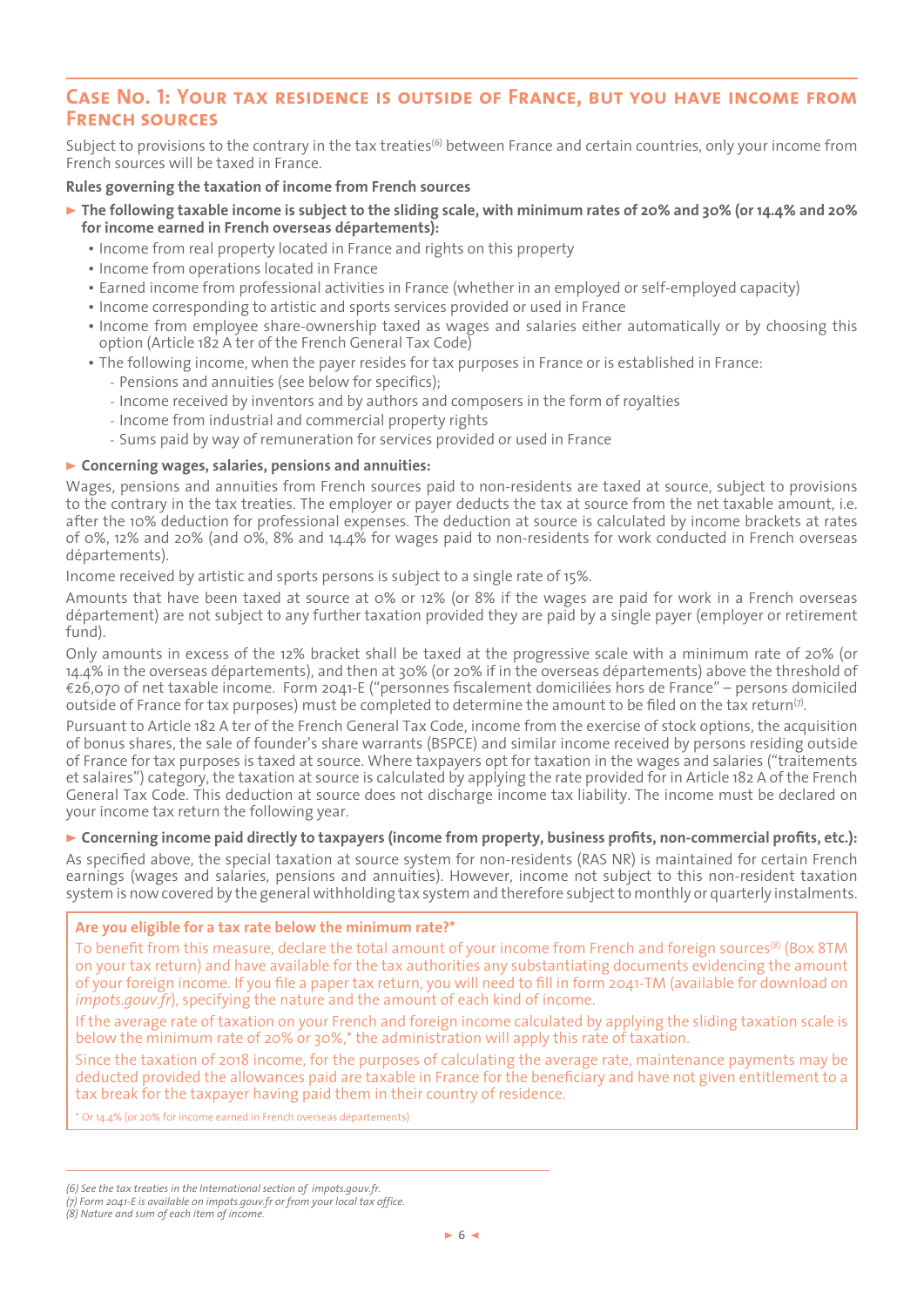#### > **The following income is subject to a levy:**

y **Investment income** (dividends, interest, etc.) is taxable in France, but the financial establishment applies a flat-rate levy discharging income tax liability.

Do not declare this income on your income tax return.

- **Capital gains** are liable to taxation at the time of sale, subject to the international tax treaties, when they are:
	- Capital gains from sales of goodwill or real property located in France or stocks and shares in companies not listed on the stock exchange, when their assets are made up mainly of such property.
	- Capital gains from the sale of holdings or securities in companies with their registered office in France, when the family holds or has held at some point in the last five years over 25% of the shares or profits (form 2074).

Do not declare this income on your income tax return.

**Please note:** Since 2019, a non-resident who sells property which was their main residence in France on the date they transfer their tax domicile outside of France (EU Member State or countries which have signed a mutual administrative assistance agreement to fight tax evasion and tax avoidance and a mutual administrative assistance agreement for tax collection with France) may have their **capital gains on the sale of the property entirely exempted from tax** subject to two conditions:

- The sale is carried out by 31 December of the year following the year in which the tax domicile was transferred outside of France at the latest
- The main residence has not been made available to a third party between the transfer and the sale, either free of charge or for valuable consideration

#### > **Social levies:**

Pursuant to the 2019 Social Security Budget Act, individuals who are affiliated with a social security scheme in a European Union Member State, an EEA country, the United Kingdom or Switzerland on the date a gain is realised or income is received are not liable to the general social security contribution (CSG) and the social security debt repayment contribution (CRDS) for:

- Income earned from property and furnished rental property not subject to social security contributions
- Capital gains on the sale of property
- Earnings and capital gains subject to tax deferral, if the condition concerning the geographic location of the social security scheme is met as at the deferral date.

Nevertheless, the aforementioned categories of income are liable for the 7.5% solidarity levy. To benefit from the exemption, check box 8SH and/or 8SI on your income tax return (paper form 2042 C).

**This measure does not apply to residents of countries outside the EU, the EEA, the United Kingdom and Switzerland, who remain liable for social levies at an overall rate of 17.2%.**

# **Case No. 2: Your tax residence is in France and you are sent by your employer to a country other than France and other than the country in which this EMPLOYER IS ESTABLISHED<sup>(9)</sup>**

#### **When and where to file your income tax return ?**

You need to file your income tax return by the usual deadlines either online or, if you are unable to file online, with the tax office covering your tax residence in France.

# **Case No. 2a: Your tax residence is still in France, but the remuneration for your**  WORK ABROAD IS LIABLE IN THE COUNTRY WHERE YOU WORK TO TAX EOUAL TO AT LEAST **two-thirds of the tax you would pay on it in France**

- > This remuneration is fully exempt from French income tax, but is included in the calculation of your overall tax rate (so that other income from French sources is taxed according to a progressive tax scale).
- > Your household's other income is taxable in France under the standard procedure.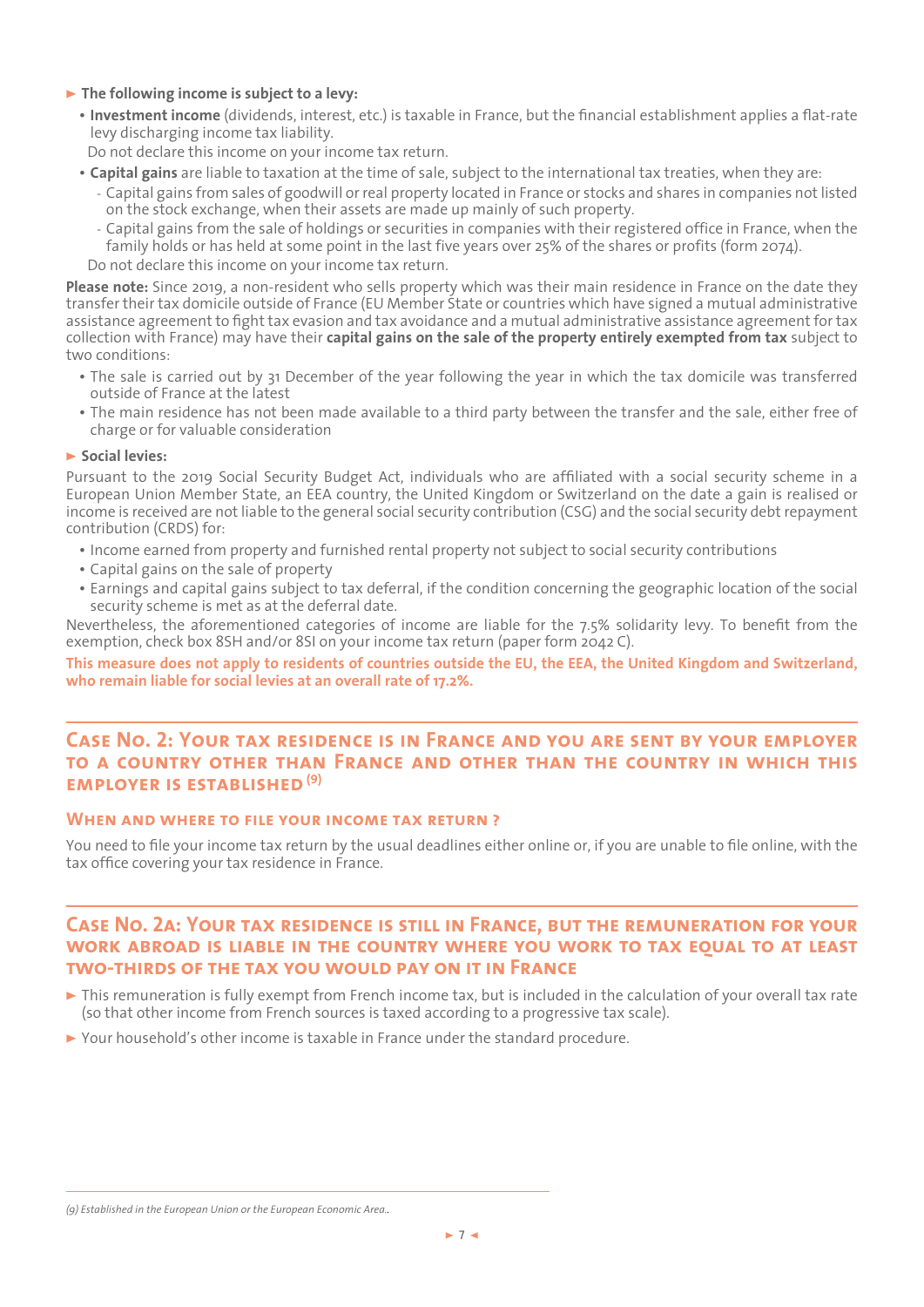# **Case No. 2b: Your tax residence is still in France, but you carry on certain wageearning activities abroad**

You carried on your wage-earning work:

- > **Either for more than 183 days over a period of 12 consecutive months in the following fields:**
	- Construction and assembling sites, installation of industrial assemblies, their start-up, their operation and associated engineering
	- Exploration and mining of natural resources
	- Navigation on board vessels registered with the French international register

#### **► Or for more than 120 days over a period of 12 consecutive months in market research**

Your remuneration is eligible for exemption if you meet the three following conditions:

- You were posted abroad by your employer
- You resided in France for tax purposes before your departure
- y Your employer is established in France, in another European Union Member State or in Iceland, Liechtenstein or Norway

In both cases:

- $\triangleright$  This remuneration is fully exempt from French income tax, but is included in the calculation of your overall tax rate (so that other income from French sources is taxed according to a progressive tax scale).
- > Your household's other income is taxable in France under the standard procedure.

**Please note:** These provisions do not apply to cross-border workers or public servants.

# **Case No. 2c: Your tax residence is still in France, but the remuneration for your work abroad is liable in the country where you work to tax equal to less than two-thirds of the tax you would pay on it in France or you do not meet the conditions for total exemption**

> In this case, the remuneration earned for your work abroad is taxable up to the level of taxation that would have been applied in France for the same work.

**Please note:** Any remuneration supplements you receive for living in the other country are exempt from income tax in France, but are counted in the calculation of your taxation rate, if they satisfy all the following conditions:

- 1.They are paid for periods worked abroad in the employer's direct and exclusive interest.
- 2.They are justified by a physical transfer requiring residence of at least 24 hours in the other country.
- 3.They are determined before you leave France, are calculated based on the length, number and place of the periods of work abroad, and account for less than 40% of the remuneration you would have received had you stayed in France.
- > Your household's other income is taxable in France under the standard procedure.

# **Case No. 3: You are a cross-border worker**

> For your 2021 income tax return and the tax regime applicable to earnings of cross-border workers during the COVID-19 pandemic:

Tax treaties provide for taxation of employment income in the country where the activity is carried out. However, the current health crisis has led to an increase in home-based teleworking. The place where the activity is carried out, and therefore the taxation of that activity, is affected by this new working method in the case of French residents, whenever their employer is based outside of France.

Therefore, to enable users who so wish to continue to be taxed in the country where the activity is normally carried out, France has signed bilateral agreements with Germany, Belgium, Switzerland, Italy and Luxembourg.

More information about these bilateral agreements can be found on impôts.gouv.fr > International > International Conventions. Details about filing procedures can also be found under:

- Home > Individual > I am coming or returning to France > [Taxation for those arriving in or returning to France](https://www.impots.gouv.fr/internationalenindividual/taxation-those-arriving-or-returning-france?l=en)
- y Home > Individual > I am a resident of France with interests abroad > [Taxation of foreign-source income in France](https://www.impots.gouv.fr/internationalenindividual/taxation-foreign-source-income-france)